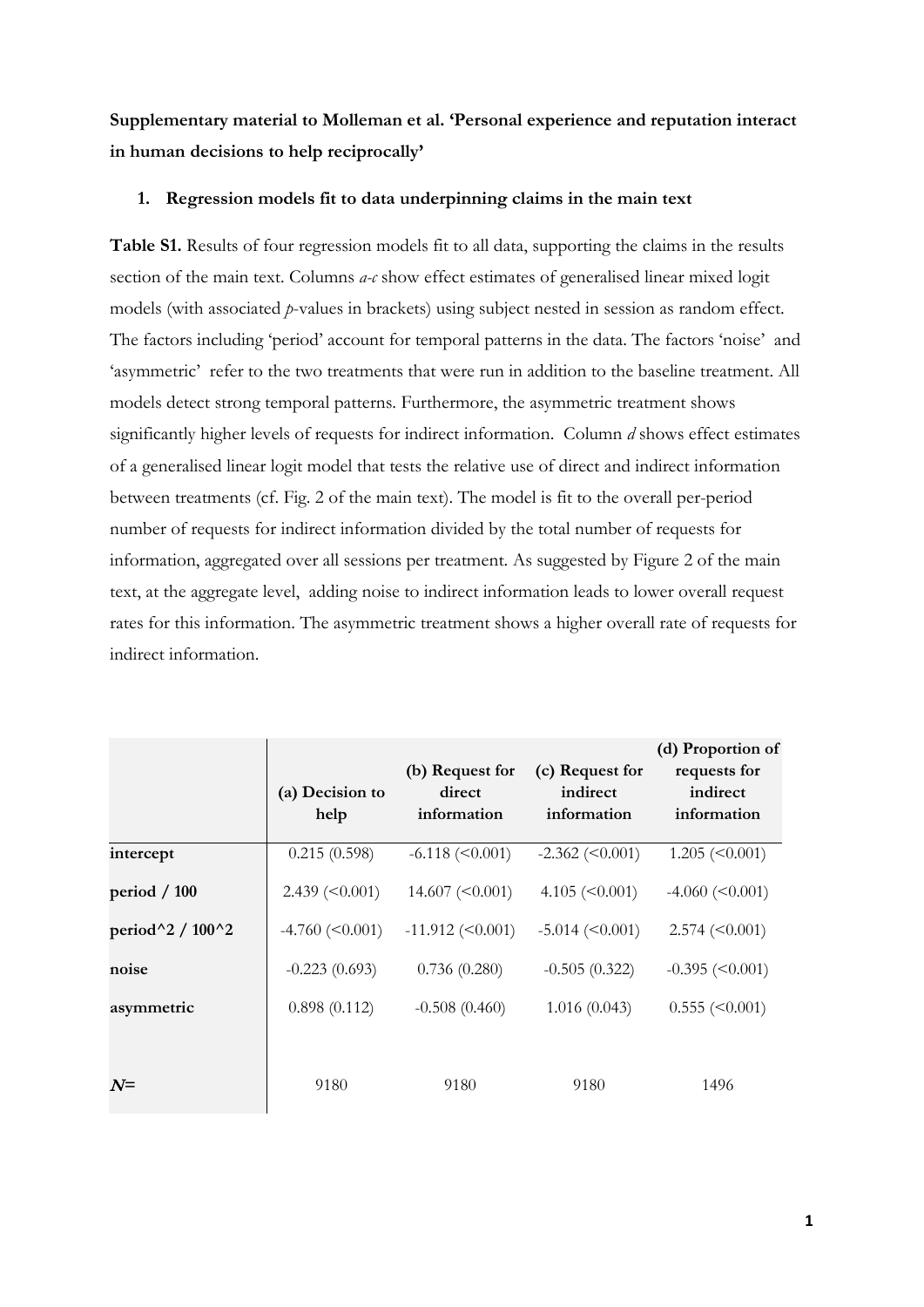**Table S2.** Direct and indirect information affect decisions to help differently. Columns present effect estimates of generalised linear mixed logit models fit to decisions that were preceded by requests for either direct or indirect information. Subject nested in session was included as random effect. Positive information on the recipient's helpfulness leads to higher levels of helping (cf strong positive estimate for 'help donor or help others') . We observe a significant interaction effect between the observed helping rate of the recipient and the type of information, indicating that subjects react differently to personal experience than to reputations. The same effects are obtained when we consider not the fraction of helping (as opposed to passing) decisions, but the difference between the two (the number of helping minus passing decisions 'image scoring', column *b*).

|                                                              | (fractions) scoring)                     | (a) Decision (b) Decision<br>to help to help (image                 |
|--------------------------------------------------------------|------------------------------------------|---------------------------------------------------------------------|
| intercept                                                    | $-3.540 \; (<0.001) \; 0.697 \; (0.010)$ |                                                                     |
| period / 100                                                 |                                          | 3.213 $(0.021)$ 0.915 $(0.248)$                                     |
| period $^{\wedge}2/100^{\wedge}2$                            |                                          | $-4.414 \left( \leq 0.001 \right) -2.913 \left( \leq 0.001 \right)$ |
| noise                                                        | $-0.177(0.597)$ 0.012 (0.962)            |                                                                     |
| asymmetric                                                   |                                          | $-0.584(0.089)$ $-0.265(0.307)$                                     |
|                                                              |                                          |                                                                     |
| help donor or help others                                    |                                          | 7.238 $(0.001) 5.809 (0.001)$                                       |
| info type (direct or indirect) $-0.577(0.132)$ 0.039 (0.811) |                                          |                                                                     |
| fraction help x info type                                    |                                          | $1.175(0.030)$ -1.811 (<0.001)                                      |
|                                                              |                                          |                                                                     |
| $N =$                                                        | 2987                                     | 3652                                                                |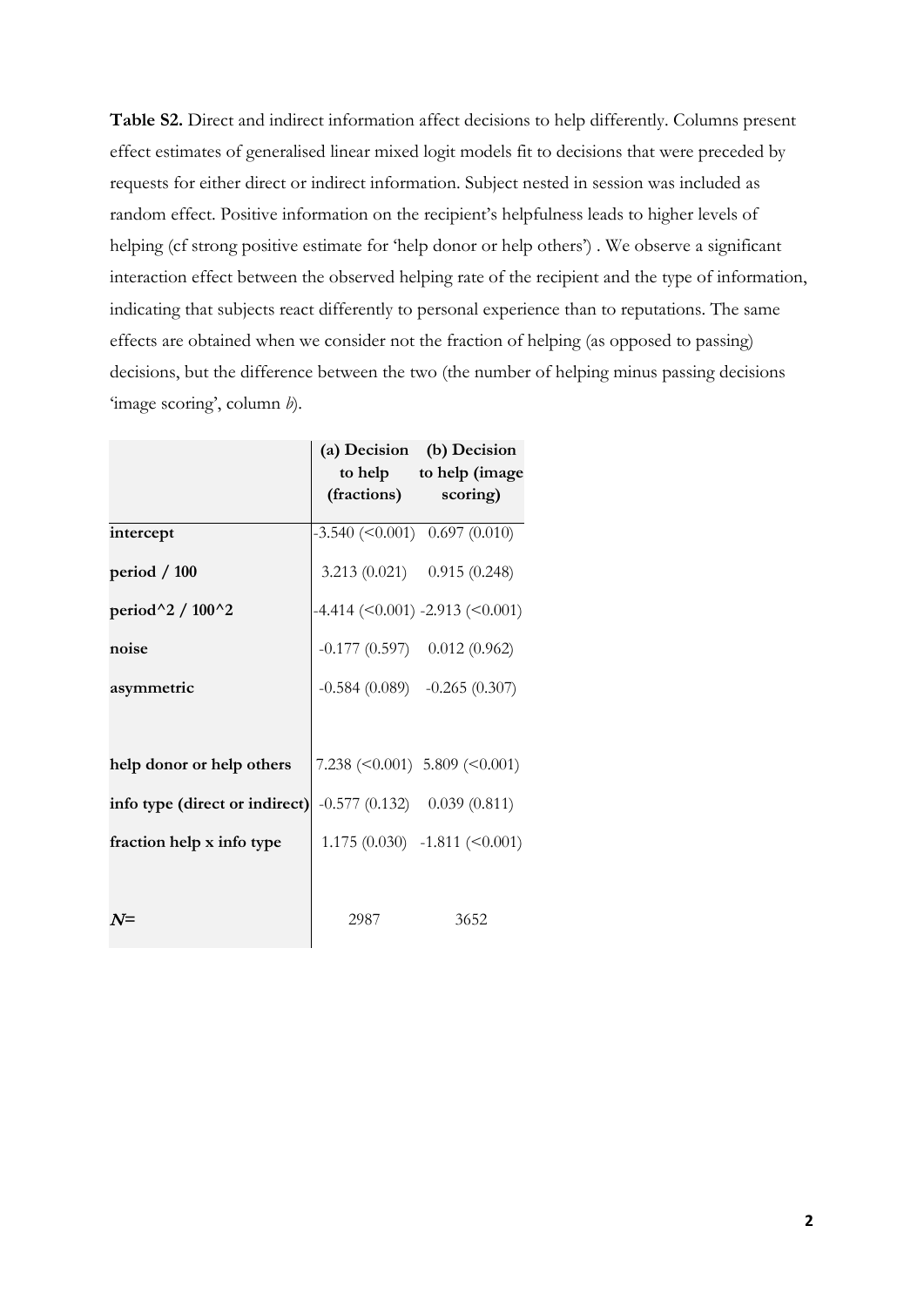#### **2. Individual-level statistics**

The results reported in the paper concern mainly group-level and population-level statistics. Here, we present the underlying individual-level data.



**Fig. S1.** Individual variation in helping behaviour. Panels show frequency distributions of helping rates in the baseline (a), the noise (b) and the asymmetric (c) treatment. Rates were calculated over the entire sessions (on average 51 decisions). The broad distributions indicate that individuals vary a lot in their helpfulness. In each of the three cases a bimodal distribution appears, with modi at 0 (individuals that never helped) and around 0.6-0.8.



**Fig. S2.** Most individuals are biased towards either direct or indirect information. Panels show individual request rates for direct and indirect information the baseline (a), the noise (b) and the asymmetric (c) treatment. The horizontal and vertical axes represent request rates for direct and indirect information, respectively. Dots represent values of individual subjects. Individuals vary considerably in how they condition their decisions to help. Concentrations are higher close to the axes, indicating that most individuals request either direct or indirect information throughout the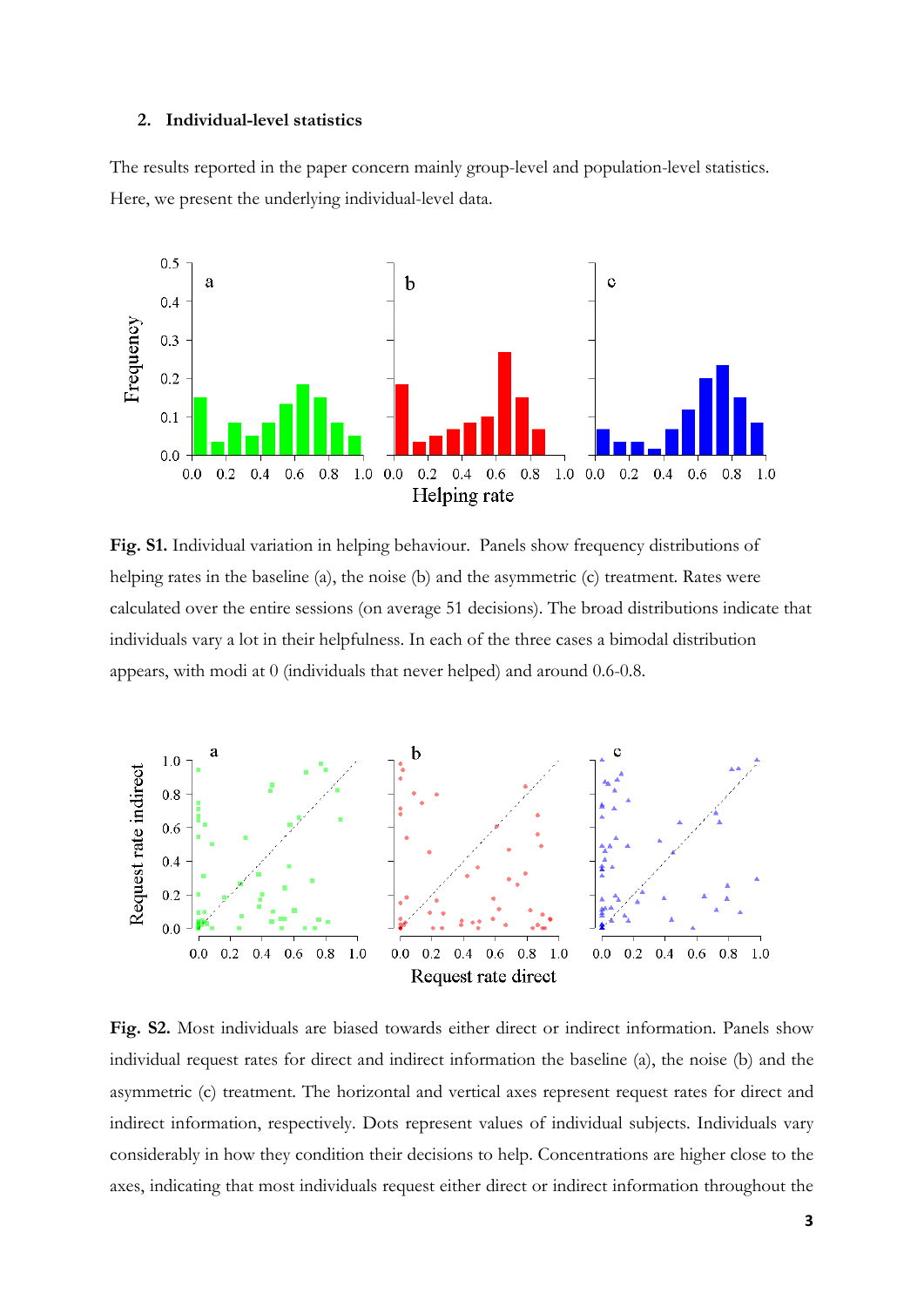experiment. At the diagonal direct and indirect information was requested equally often, suggesting an equal importance of personal experience and reputations. Below, the data from this scatter plot is split out in total reliance on historical information (Fig S3) and relative importance of direct and indirect information (Fig S4), respectively.



**Fig. S3**. Individual variation in reliance on historical information in helping behaviour. Panels show frequency distributions of fractions of decisions that were based on any information in the baseline (a), the noise (b) and the asymmetric (c) treatment. Rates were calculated over the entire sessions (on average 51 decisions).We observe considerable variation between individuals in their choice to access costly information.



**Fig. S4.** Individual variation in use of direct experience and reputations. Panels show frequency distributions of relative importance of reputations in the baseline (a), the noise (b) and the asymmetric (c) treatment. Values were calculated as the fraction of an individual's requests for indirect information, as a fraction of his total number of requests. We observe considerable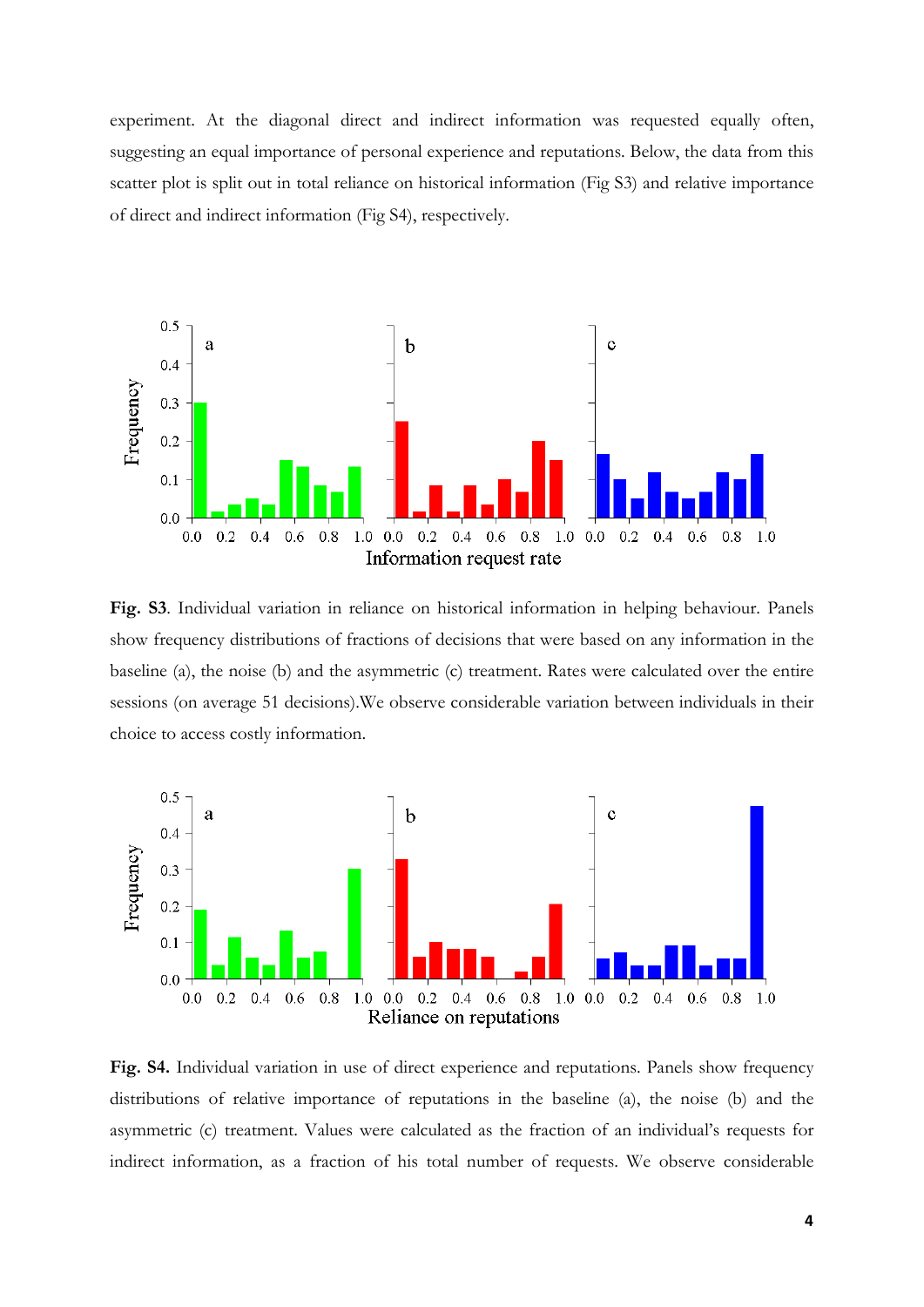variation in information use strategies. A large fraction of the population (about 50%) relies on either personal experience or reputations exclusively. In the presence of noise in indirect information, individuals tend to rely more on direct information (i.e. personal experience; b). When direct and indirect information are presented in unequal amounts (c), more people exclusively rely on reputations (c; Kruskal-Wallis multiple comparison *P*<0.05). A GLMM with session replicate as random factor does not detect significant effect of individual reliance on reputations and overall helping rate  $(p=0.331)$ .



**Fig. S5.** Total payoffs vary between individuals. In the experiment, individuals collected 5921 points on average (corresponding to  $£19.75$ , excluding the show-up fee). A linear mixed regression model with session as random factor reveals significant (negative) associations between helping rates and the total number of points collected. Information use (either direct or indirect, or both) has no significant effects.

**Table S3.** Correlations between individual characteristics (*n*=60 individuals per treatment). Requests for direct and indirect information are negatively correlated in each of the three treatments: when individuals request direct information, they are less likely to *also* request indirect information. Individuals that request more information tend to be more helpful. No relationships are observed between information use and payoffs. Note that the correlations presented here do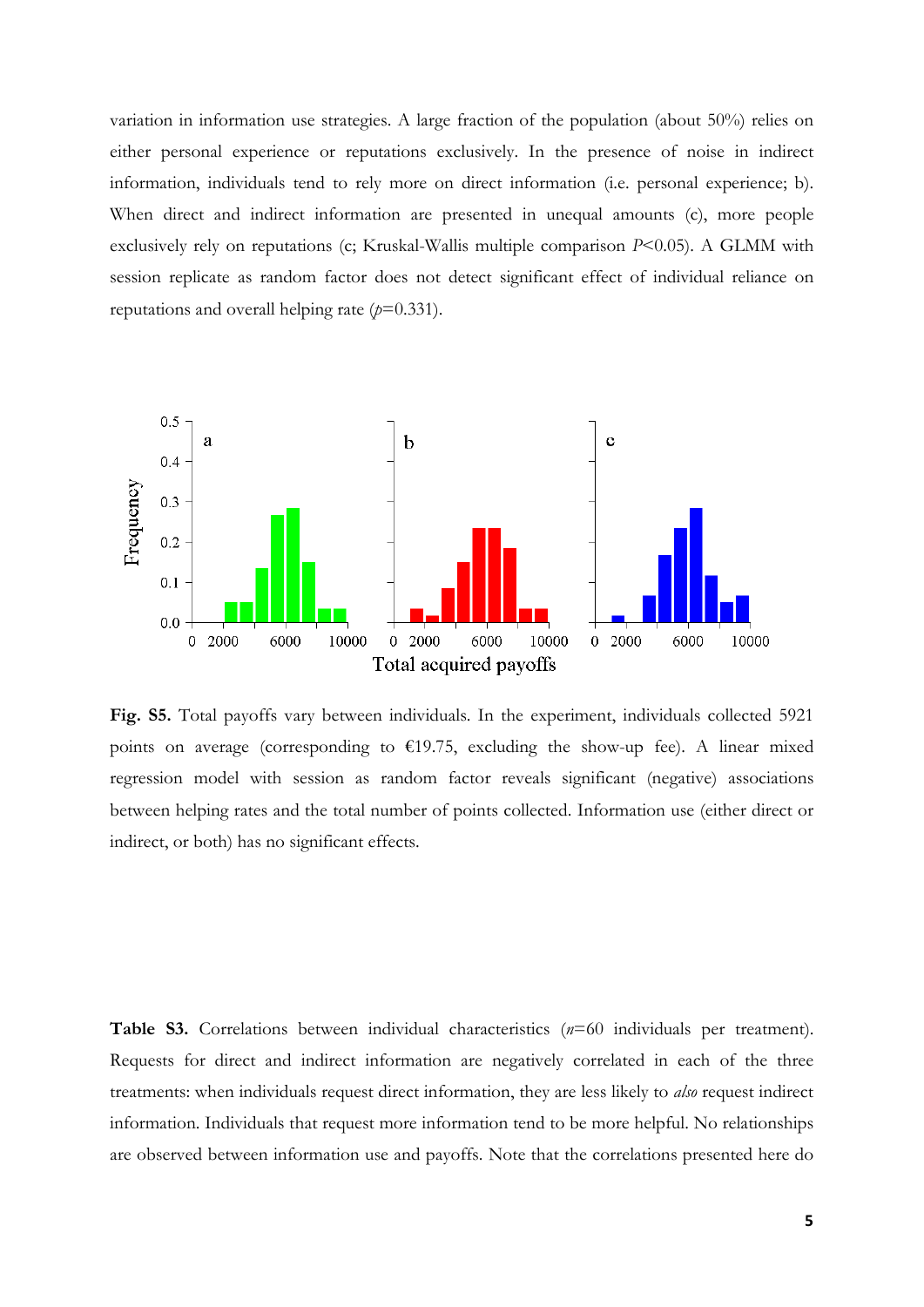not take into account the fact that individual payoffs are strongly affected by average helpfulness within their session replicate.

# **Baseline treatment (a)**

|              | direct          |                 |                 |                                       |        |
|--------------|-----------------|-----------------|-----------------|---------------------------------------|--------|
| indirect     | $-0.224(0.085)$ | indirect        |                 |                                       |        |
| <b>both</b>  | $-0.204(0.118)$ | $-0.016(0.906)$ | <b>both</b>     |                                       |        |
| helping rate | 0.334(0.009)    | 0.253(0.051)    | 0.112(0.394)    | helping rate                          |        |
| payoff       | $-0.168(0.201)$ | 0.013(0.921)    | $-0.048(0.714)$ | $-0.167(0.202)$                       | payoff |
| informed     |                 |                 |                 | $0.488$ (< $0.001$ ) $-0.146$ (0.265) |        |
|              |                 |                 |                 |                                       |        |

## **Noise treatment (b)**

|              | direct/         |                 |                 |                                              |        |
|--------------|-----------------|-----------------|-----------------|----------------------------------------------|--------|
| indirect     | $-0.322(0.012)$ | indirect        |                 |                                              |        |
| both         | $-0.028(0.832)$ | $-0.107(0.415)$ | <b>both</b>     |                                              |        |
| helping rate | 0.277(0.032)    | 0.196(0.134)    | 0.281(0.03)     | helping rate                                 |        |
| payoff       | $-0.026(0.844)$ | 0.048(0.713)    | $-0.067(0.613)$ | 0.124(0.346)                                 | payoff |
| informed     |                 |                 |                 | $0.515 \, (\leq 0.001) \, -0.018 \, (0.893)$ |        |

## **Asymmetric treatment (c)**

|              | direct          |                 |                 |                 |               |
|--------------|-----------------|-----------------|-----------------|-----------------|---------------|
| indirect     | $-0.256(0.048)$ | indirect        |                 |                 |               |
| both         | $-0.042(0.749)$ | $-0.245(0.059)$ | both            |                 |               |
| helping rate | 0.092(0.486)    | 0.228(0.08)     | 0.056(0.672)    | helping rate    |               |
| payoff       | 0.044(0.738)    | 0.083(0.527)    | $-0.095(0.471)$ | $-0.075(0.571)$ | payoff        |
| informed     |                 |                 |                 | 0.292(0.024)    | .778)<br>0.37 |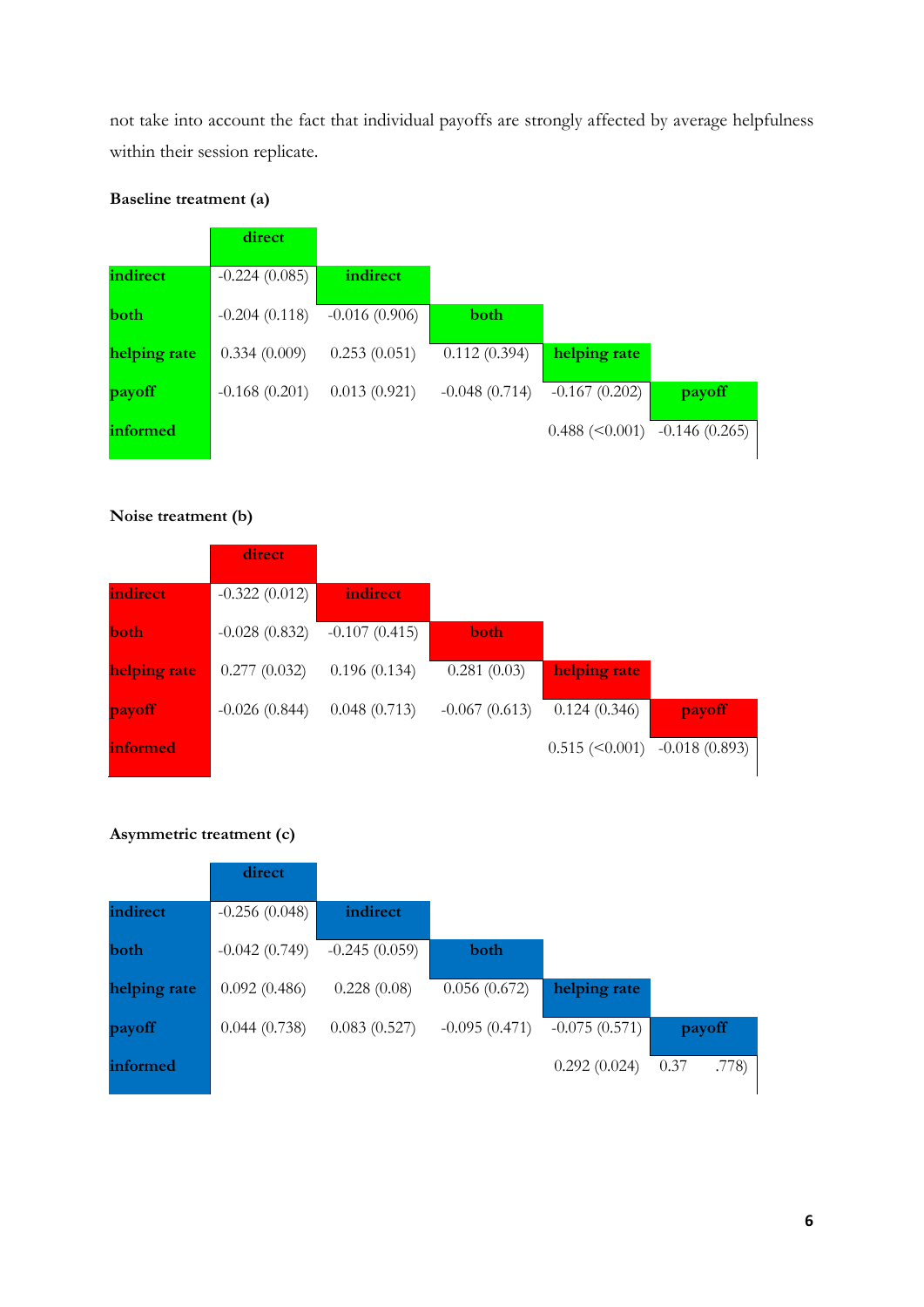#### **3. Robustness of the statistical findings**



**Fig. S6.** Fraction of helpful decisions preceded by requests for either direct (solid symbols) or indirect information (open symbols), in the baseline (a), the noise (b) and the asymmetric (c) treatment. Lines represent best least-square fits to the experimental data using logistic regressions (solid lines: behaviour towards the donor; dashed lines: behaviour towards others). The recipient's interaction history is calculated as the difference in the number of helpful decisions, i.e. as 'image score' (12). In (a) and (b), shown points are rounded towards the nearest modulus of 3. In (c) indirect information was rounded towards the nearest modulus of 10. The steeper slopes associated with direct information indicate that subjects react in a more extreme way to information coming from personal experience than to reputational information.

**Table S4.** Estimates of slope and inflection point from fits of the logistic model to data when the history of a recipient is evaluated as (a) 'fraction help' (i.e., the lines presented in Fig 3), or as (b) an 'image score' (the difference between the number of helping and passing decisions; i.e., the lines presented in Fig S6). Under the image scoring model, we observe for all treatments that the estimated slopes in case of direct information are steeper than in case of indirect information, suggesting that subjects respond to direct information in a more extreme way. This pattern is not observed when we evaluate the recipients' history as the fraction of helping decisions.

| (a) Fraction help (cf. Fig. 3) |                  | <b>Baseline</b> | <b>Noise</b>  | Asymmetric    |
|--------------------------------|------------------|-----------------|---------------|---------------|
|                                |                  | Estimate (SE)   | Estimate (SE) | Estimate (SE) |
| direct                         | slope            | 4.886(0.405)    | 6.308(0.489)  | 5.212(0.516)  |
|                                | inflection point | 0.497(0.026)    | 0.554(0.014)  | 0.544(0.030)  |
| indirect                       | slope            | 6.858(0.791)    | 8.188 (0.936) | 8.385(0.802)  |
|                                | inflection point | 0.374(0.022)    | 0.412(0.016)  | 0.535(0.013)  |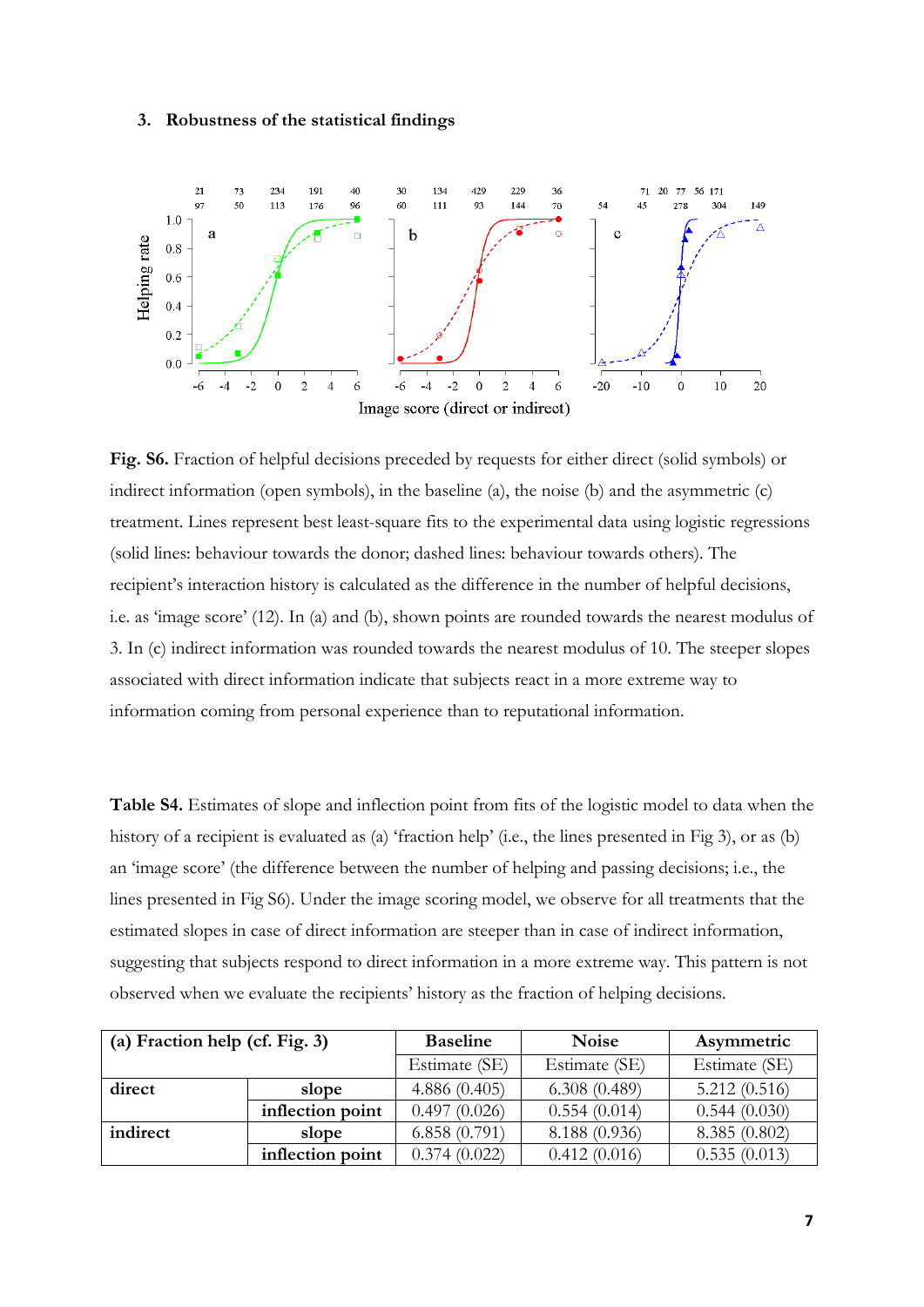| (b) Image score (cf. Fig. S6) |                  | <b>Baseline</b> | <b>Noise</b>    | Asymmetric      |
|-------------------------------|------------------|-----------------|-----------------|-----------------|
|                               |                  | Estimate (SE)   | Estimate (SE)   | Estimate (SE)   |
| direct                        | slope            | 1.424(0.157)    | 2.393(0.265)    | 1.934(0.294)    |
|                               | inflection point | $-0.343(0.083)$ | $-0.242(0.044)$ | $-0.239(0.078)$ |
| indirect                      | slope            | 0.552(0.056)    | 0.704(0.073)    | 0.275(0.027)    |
|                               | inflection point | $-1.287(0.229)$ | $-0.943(0.171)$ | $-0.001(0.368)$ |

**Table S5.** To examine the robustness of the effects found in the regression model (Table 1 of the main text), we fitted another regression model where information on interaction histories was represented as the 'image score' rather than the fraction helpful decisions. Before entering the analysis, image scores for direct and indirect interactions were normalised as follows. In the baseline and noise treatment all image scores are divided by 6. In the asymmetric treatment direct and indirect image scores are divided by 2 and 20, respectively. Results of this generalised linear mixed model were in full agreement with the findings presented in the main text (including significant interaction between direct and indirect information). Another regression model fitted to the complete data set with all decisions – including those decisions not preceded by information requests – still detects significant effects of direct and indirect information, as well as the interaction between these types of information. Regression models based on alternative assumptions about the cumulative distribution function on the probability of helping (i.e. probit instead of a logit model) yield very similar patterns (not shown).

|                          | estimate |         |
|--------------------------|----------|---------|
| intercept                | 1.230    | 0.126   |
| period                   | 5.276    | 0.049   |
| period <sup>^2</sup>     | $-7.391$ | 0.002   |
| help donor               | 3.407    | < 0.001 |
| help others              | 2.067    | < 0.001 |
| help donor x help others | $-1.838$ | 0.001   |
| noise                    | $-0.204$ | 0.731   |
| asymmetric               | $-1.284$ | 0.037   |

## **GLMM regression results**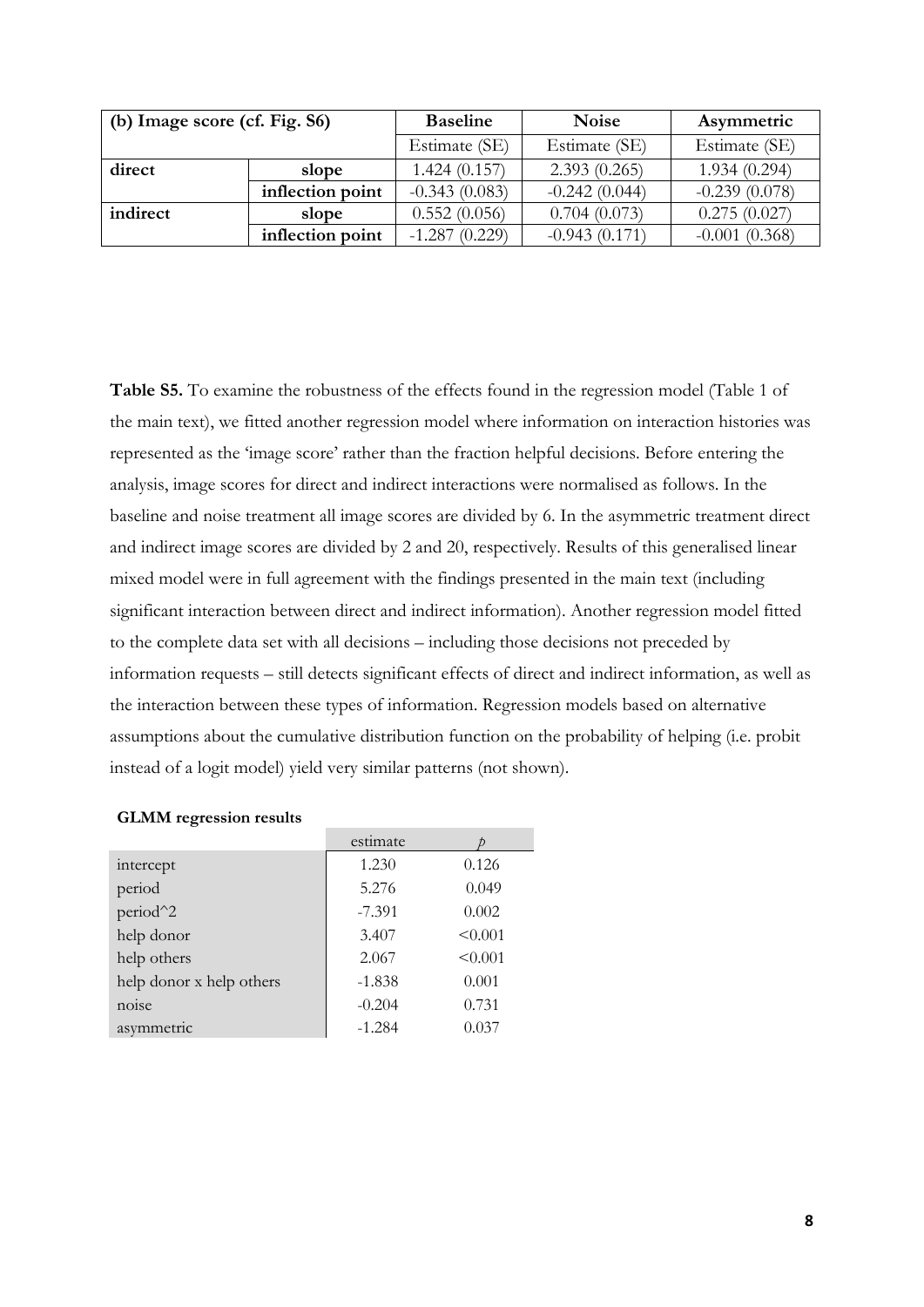

Figure S7. Rates of receiving help under varying recipients' signatures of helpfulness when both direct and indirect information were requested. The recipients' helpfulness towards the donor ('Help donor') and towards third parties ('Help others') are calculated as 'image scores' (IS); number of passing decisions is subtracted from the number of helping decisions. Categorizations concern 'Low' (IS < -2), 'Medium',  $(-2 \leq IS \leq 2)$ , or 'High' (2<IS) for the baseline and the noise treatment. For the asymmetric treatment categorizations concerned {'Low'<0, 'Medium'=0, 'High'>0} for direct information and  ${C<sub>low</sub>'< -5 < = 'Median' < = 5 < 'High' }$  for indirect information, so that the categories span similar fractions of the scale in the treatments. The sizes of the plotted dots indicate the natural log of the number of constituent data points (these numbers are also shown above). The panel shows receiving rates as a function of helping others, for the three categories of Help Donor. Effects of indirect information are largest for small values of Help Donor (orange). When direct information provides a good image score (purple), indirect information has weaker effects (compare the slopes of the orange and purple lines). In line with the findings presented in Figure 4 of the main text, the effect or reputation is weak when personal experience is good. A similar pattern is found in the reverse case: when a recipient's reputation is good, the impact of personal experience is weaker (data points on the left hand side, where 'help others' is low, are farther apart than the data points on the right hand side, where 'help others' is high).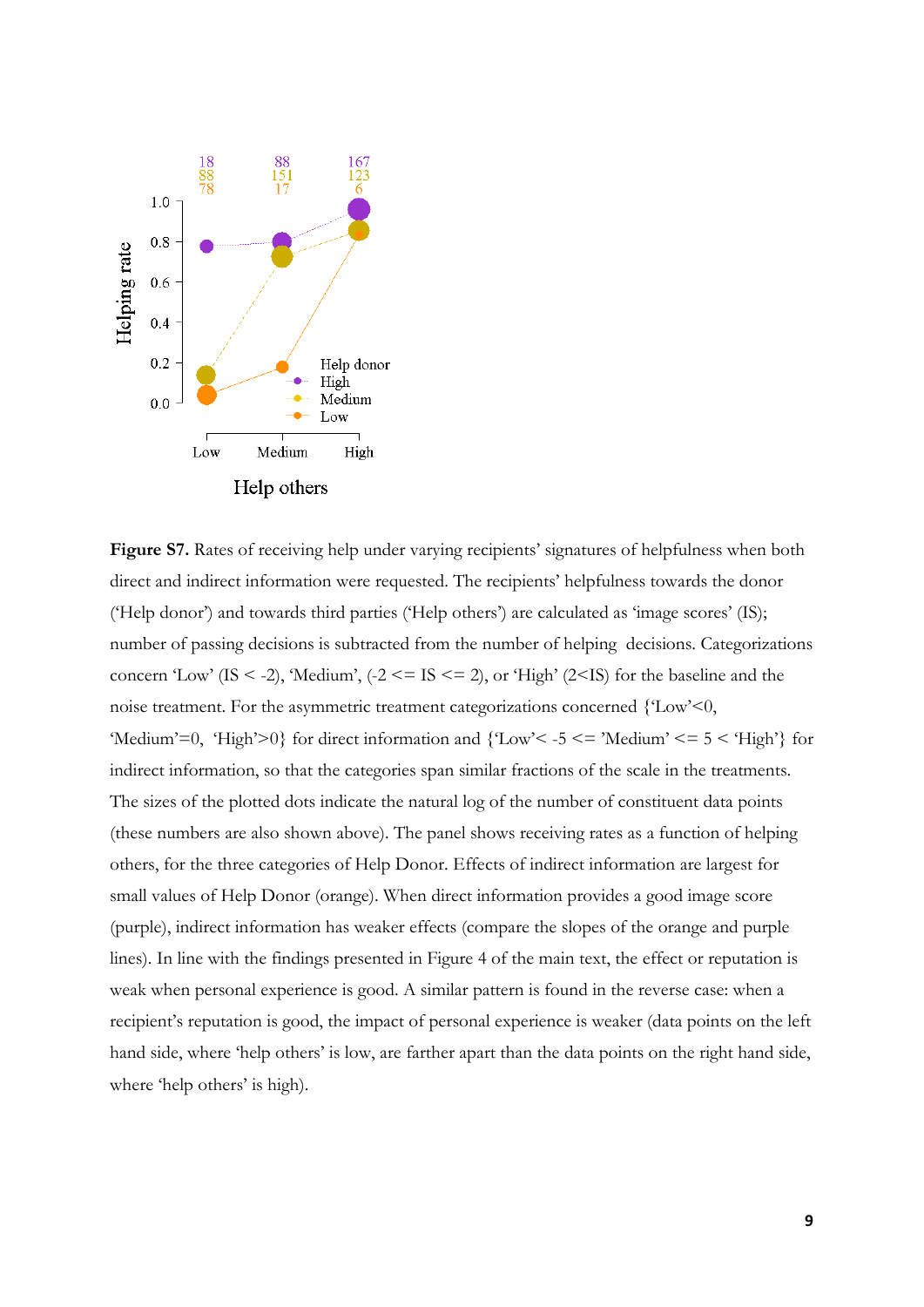#### **4. Instructions for the experiment**

Welcome to this experiment on decision making. The experiment will last for approximately 90 minutes. During the session it is not allowed to talk or communicate with the other participants. If you have a question, please raise your hand and one of us will come to you to answer it. During this experiment you will make money. The amount you earn is dependent of your decisions and the decisions of others. At the end of the experiment the amount you have earned, plus a show up fee of 7 euros, will be paid to you in cash. These payments are anonymous; you will be paid individually in the reception room. Please remain seated at the end of the experiment until your desk number is called. We will not inform any of the other participants about your earnings. It is impossible for us to associate your desk number with your identity. You start out with an amount of 3000 points; 300 points are worth 1 euro.

### **Experimental procedure**

- 1. Instructions
- 2. Quiz to verify if you understand the experiment
- 3. The experiment
- 4. Questionnaire
- 5. Payment

The experiment consists of at least 100 rounds. From round 100 upon, there is a chance of 90% that a new round starts. Every round, you will be paired with another participant in the room. Everybody stays anonymous; you will not be informed about the identity of the participant you are paired with.

The chance to be paired with a particular participant is for all participants the same in every round. Hence, the chance to be paired with the same participant twice in a row is very small.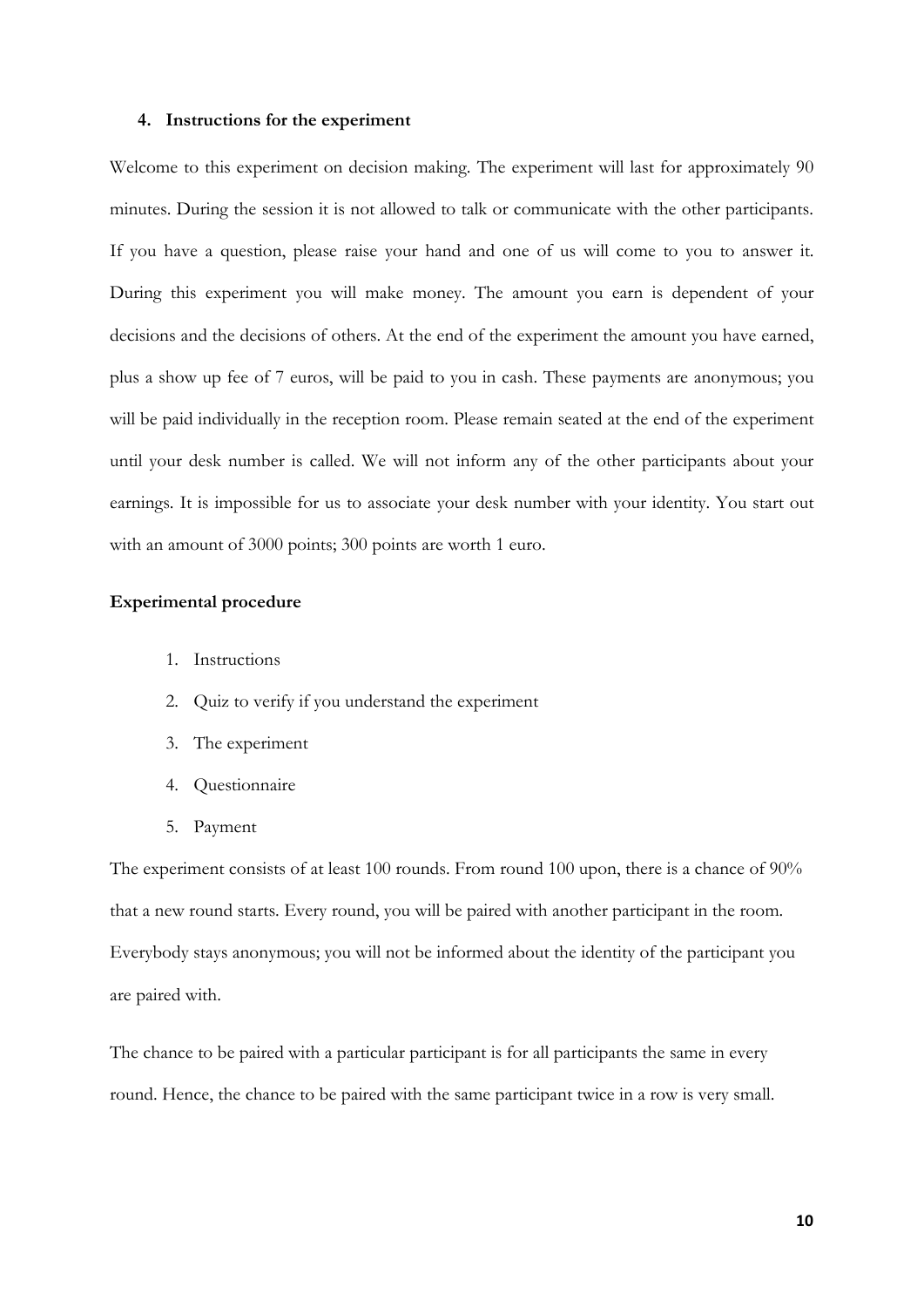Every round you will be assigned a role (A or B). You only have to make a decision when you are assigned role A. If you are assigned role B, you do not have to do anything.

## **Choice options**

If you are assigned role A, you can choose between two alternatives. If you choose 'yellow', participant B, who is paired with you, receives 250 points. You lose 150 points. If you choose 'blue', the participant paired with you receives nothing, and you do not lose any points.

## Summarized:

Yellow has cost 150 for participant A. Participant B receives 250 points.

Blue yields 0 for both participants.

#### **--- the following was specific to the three different treatments ---**

#### *a) Baseline treatment*

#### **Information**

Before you make your decision, you have the opportunity to request information on the decisions of participant B in earlier rounds. By clicking the boxes you obtain a summary of the actions of participant B in up to **6 previous decisions in the role of A**. You can request two kinds of information.

- 1. Information about what participant B decided, in the role of A, when he was paired with **you**
- 2. Information about what participant B decided, in the role of A, when he was paired with **others**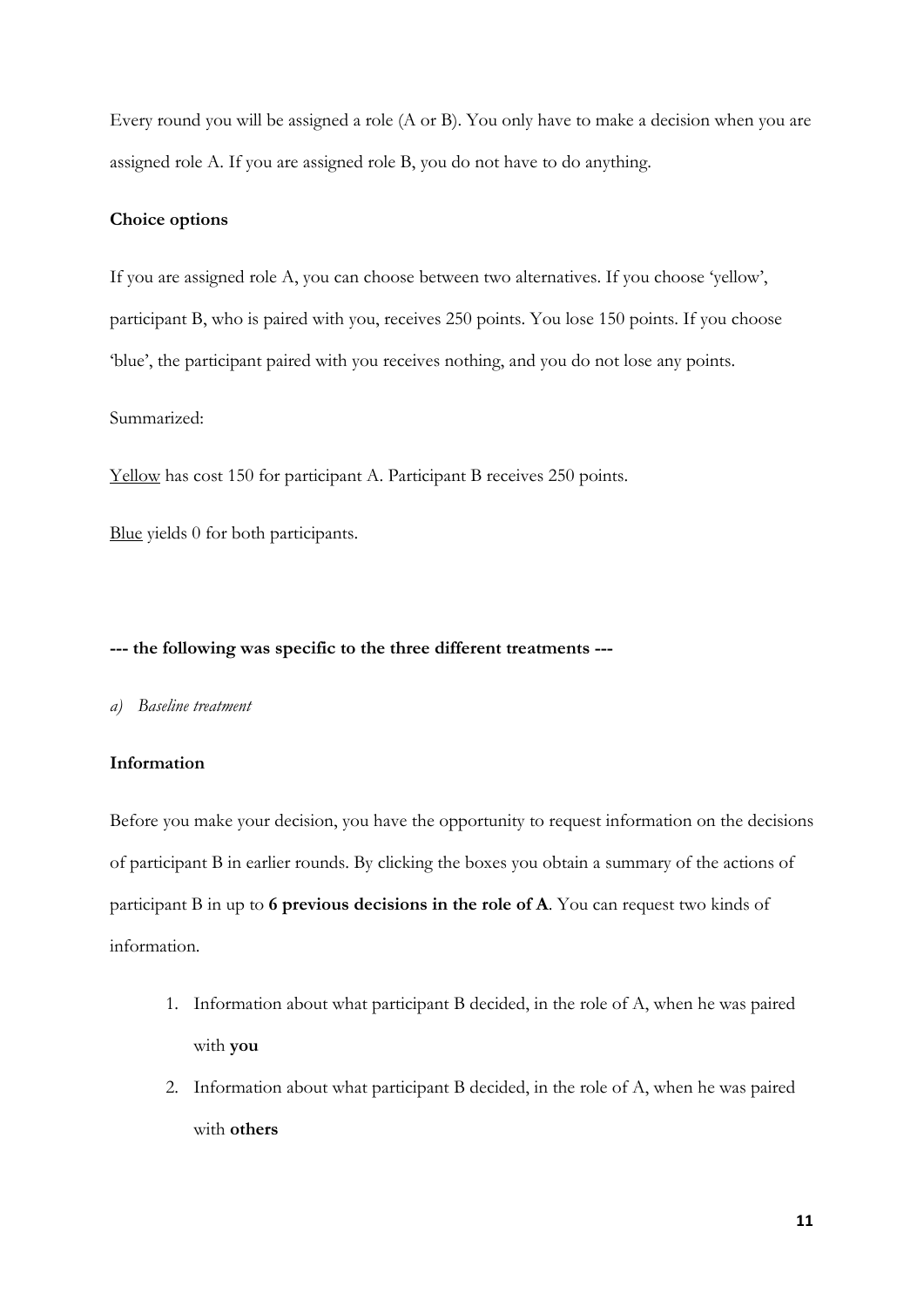This information is obtained by clicking the boxes. The information will be displayed on the screen like this:

- 1. Participant B decided in earlier rounds, when he was paired with **you** in role A: … times yellow and … times blue
- 2. Participant B decided in earlier rounds, when he was paired with **others** in role A: … times yellow and … times blue

Requesting information about participant B comes at a **cost**. This amounts to 5 points per requested information item. If you request both kinds of information, it costs 10 points. Only the participant clicking on the buttons obtains this information. The number of decisions of B you can see is 6 at maximum. If participant B has not been in the role of A yet, you will see a 0.

## *b) For noise treatment, this paragraph was added to the instructions of the baseline treatment*

The information about what player B decided when he was paired with **you** is **perfectly reliable**. Information about what participant B decided when he was paired with **others** is **not perfectly reliable**. In one out of six cases, a 'blue' choice is displayed as 'yellow', or a 'yellow' choice is displayed as 'blue'. Thus, the information on what participant B did, when he was paired with others, is not completely reliable.

*c) For the asymmetric information treatment, the next paragraph replaced the 'Information' paragraph in sessions where indirect information was more abundant than direct information \*\*\**

## **Information**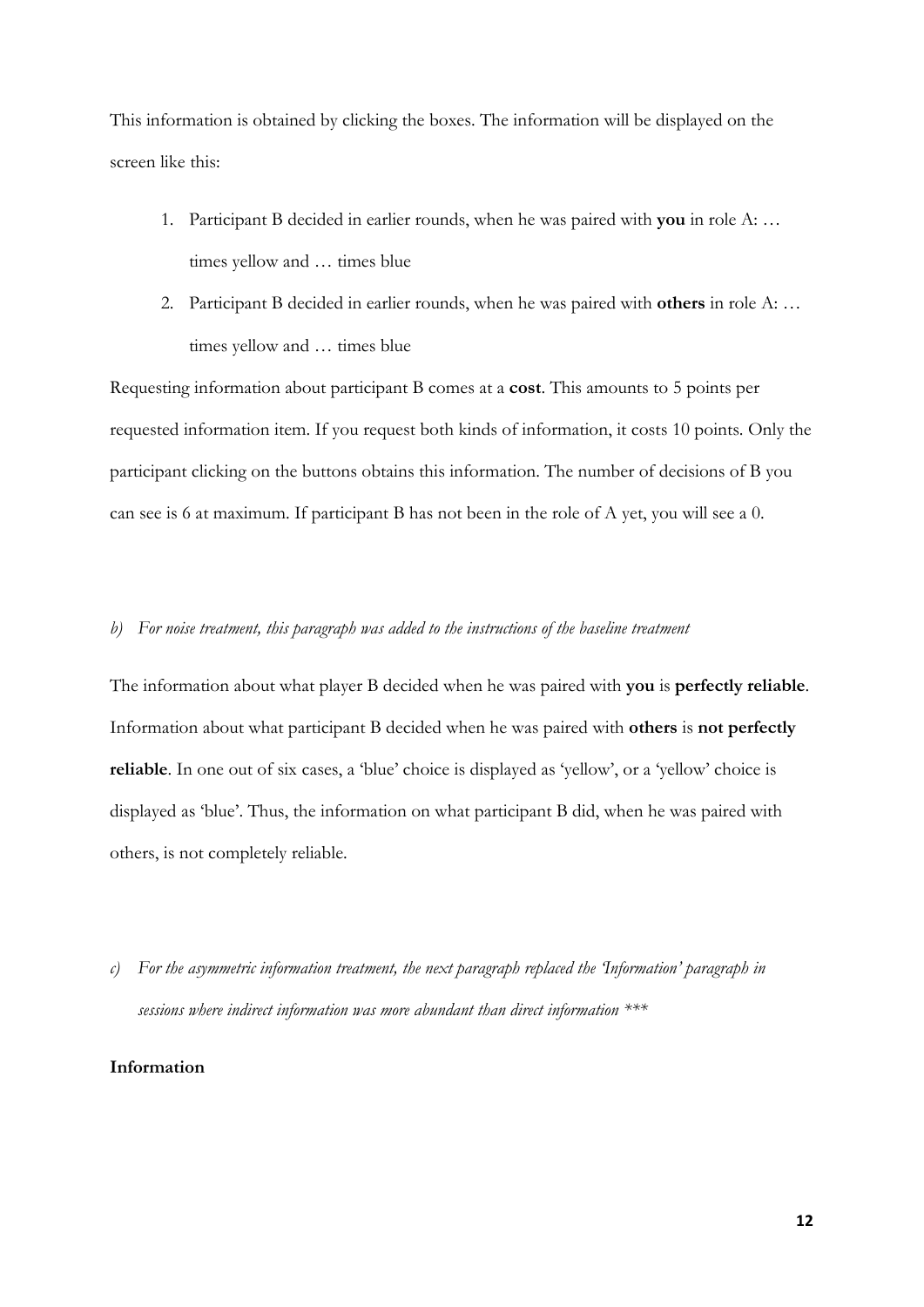Before you make your decision, you have the opportunity to request information on the decisions of participant B in earlier rounds. By clicking the boxes you obtain a summary of the most recent actions of participant B. You can request two kinds of information.

- 3. Information about what participant B decided, in the role of A, when he was paired with **you** (maximally 2)
- 4. Information about what participant B decided, in the role of A, when he was paired with **others** (maximally 20)

This information is obtained by clicking the boxes. The information will be displayed on the screen like this:

- 3. Participant B decided in earlier rounds, when he was paired with **you** in role A: … times yellow and … times blue
- 4. Participant B decided in earlier rounds, when he was paired with **others** in role A: … times yellow and … times blue

Requesting information about participant B comes at a **cost**. This amounts to 5 points per requested information item. If you request both kinds of information, it costs 10 points. Only the participant clicking on the buttons obtains this information. If participant B has not been in the role of A yet, you will see a 0.

#### **--- the final paragraphs were shown in all treatments ---**

When participant A has made his decision, both participants will be informed about their payoffs in this round. This is the end of the round. In the next round you will be paired with another randomly drawn participant. The roles of A and B are randomly assigned.

Please remain seated at the end of the experiment, until we call your desk number. You will be paid in the reception room individually.